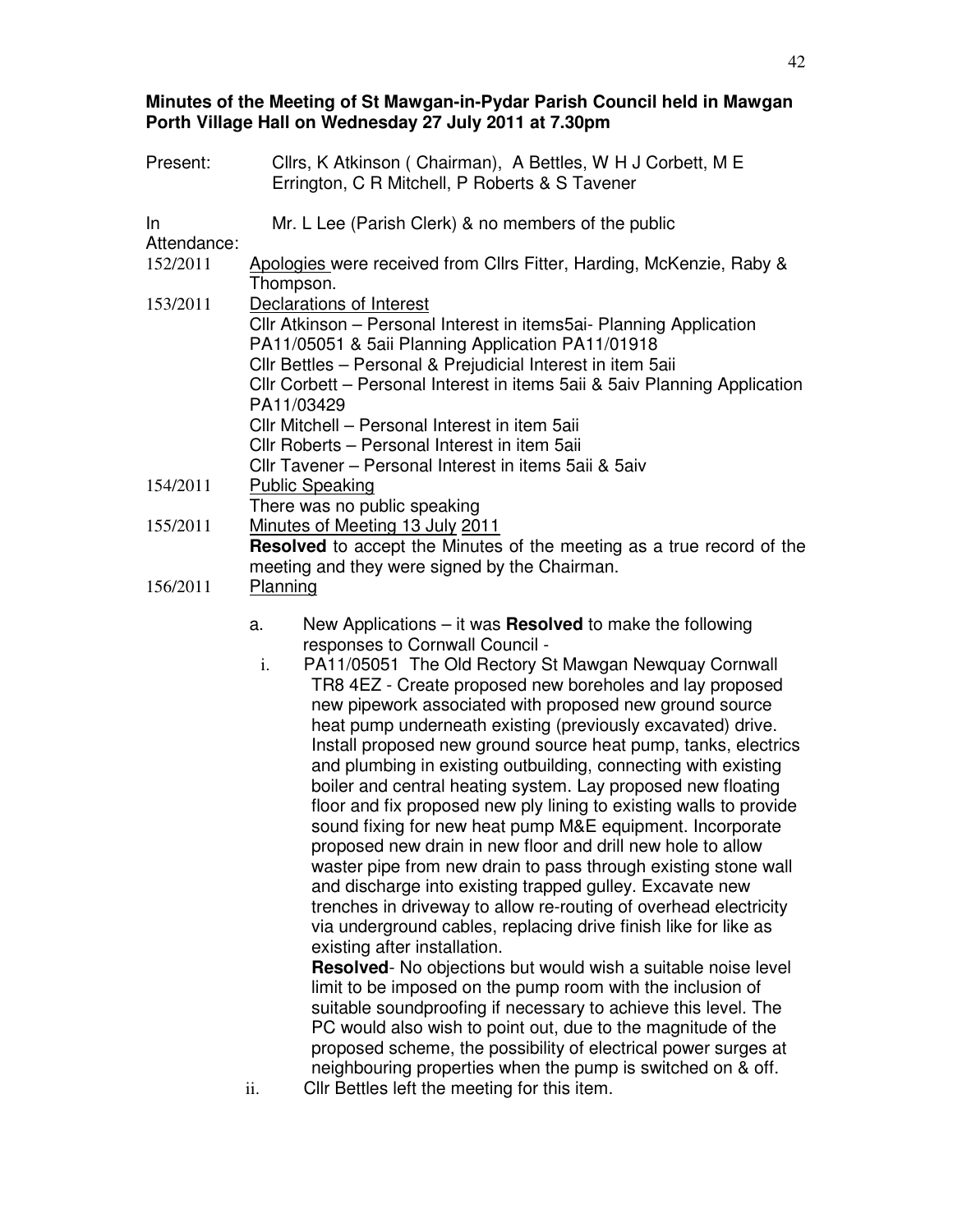PA11/01918 Veronica Cottage Trenance Mawgan Porth, Mr RDJ Bennett - Roof conversion to provide lounge **Resolved to object –** The proposed conversion is of poor design & gives rise to overlooking issues. The design doesn't fit in with the existing street scene & could be designed much more sympathetically.

Cllr Bettles returned to the meeting

- iii. PA11/03551 Brewers House St Mawgan Mr P Curtin Demolition of workshop & erection of holiday chalet **Resolved to Object** – on the grounds that the proposal is contrary to Policy 13 of the CSP (see para 84), and that the existing building is arguably too small to provide viable visitor accommodation without significant extension - see appeal decision letter re Mr Karkeek, the Yard at Trevenna Cross late 1990s.
- iv. PA11/03429 Merlin Golf & Country Club, St Eval Rd, Mawgan Porth - Siting of single 50KW, 3 blade Wind turbine, Hub height 25m, Rotor diameter 19.2m, Blade Tip Height 34.6m Resolved to register a holding objection with Jim Lee, CC until more information is received regarding the progress of the Denzell Downs Windfarm application. If that proceeds, then a further turbine at Merlin would lead to a conglomeration of turbines and masts all across the Northern side of the AGLV. Also, the PC would like further information as to how the LPA would condition this turbine. If, once granted, the applicants came back saying 'now that the principle of a turbine/s has been accepted at this location we wish to construct either additional or larger turbines at the site', how would the LPA deal with this? And how will the LPA be able to prevent further turbines at other locations within the AGLV when the location of the proposed Merlin turbine is in as conspicuous a location as possible?
- b. Advices and decisions from Cornwall Council
	- i. PA11/03034 Land adjacent to Moorland House, St Mawgan, Mr & Mrs **Banks**

Erection of polytunnel for growing own fruit & vegetables- **Permission Refused** 

## 157/2011 Risk Assessment –

**Resolved** – Cllr Roberts to purchase up-dated Risk Assessment disc from www.dmhrisksolutions.com. Upon receipt the Clerk will update current risk assessment document & circulate to each of the working groups for their input. Also **Resolved** to adopt the attached Annual Assessment of Financial Risks 2011/12. Clerk also to purchase Accident book. The Clerk presented the weekly checklist to be completed by the competent person inspecting the Playground. A report summarising the results of the inspection would be provided by the WG at each month's PC meeting. Cllr Harding currently undertakes the inspection and while it was felt she is a 'competent person' in the meaning of the legislation the Clerk would enquire if any further specific training was required.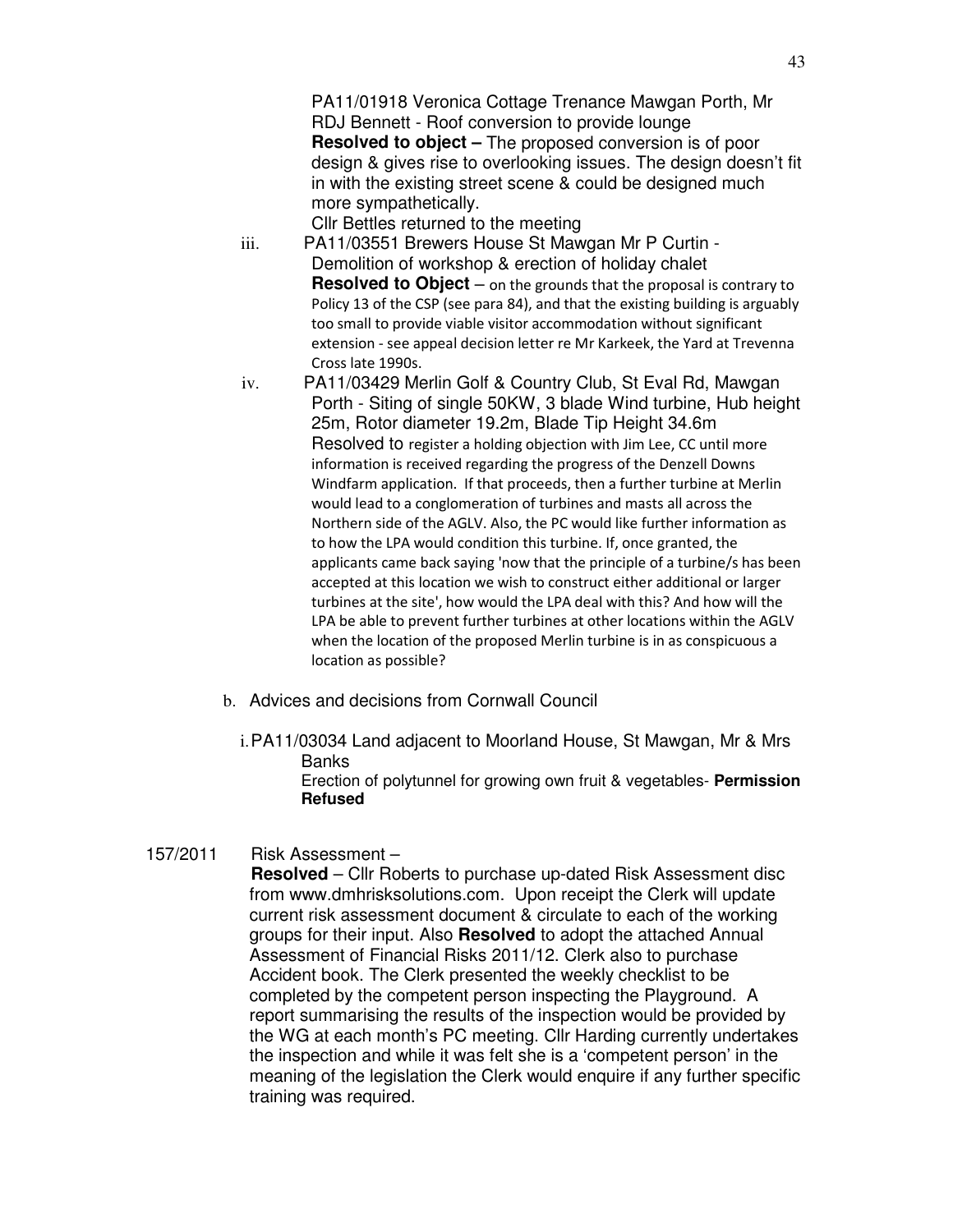The issue of the telephone number displayed at the playground remains unresolved.

## 158/2011 Correspondence for information – all circulated

- a) EA Bathing Water update
- b) DEFRA Bathing Water Newsletter July 2011
- c) CC- Localism Monthly Newsletter
- d) CC- Bathing Water Quality Posters
- e) CALC- The Week Issue 37.
- f) NALC -Communications Briefing re The Queen's Diamond Jubilee

Beacons and the associated brochure a Guide to Taking Part.

- g) NALC Policy Briefing The Localism Bill Progress so far
- h) CSE Planning for Low-Carbon Living Free Workshop Truro 08 September
- 159/2011 Correspondence for Decision
	- a) CC- Green Paper for Active Lifestyles –circulated consultation response by 24 August Resolved -that individual councillors should complete the on-line survey if they so wished www.cornwall.gov.uk/activelifestyles
	- b) CC Bus Route 556 Landowners names & addresses requested

**Resolved** – Clerk to contact Robert Hancock –CC inviting him to visit parish to point out specific areas where overhanging growth is causing a problem.

- c) CC- The future of The Code of Conduct questionnaire response by 19 August – **Resolved**- Clerk to write to CALC requesting their advice on the future of The Code of Conduct
- d) CC e-planning feedback required by 01 September

Resolved- Preference would be for Hard Copy Consultation, Planning WG to complete & return remainder of questionnaire

160/2011 Any Other Business – Agenda item for August – 1. Beach Ownership